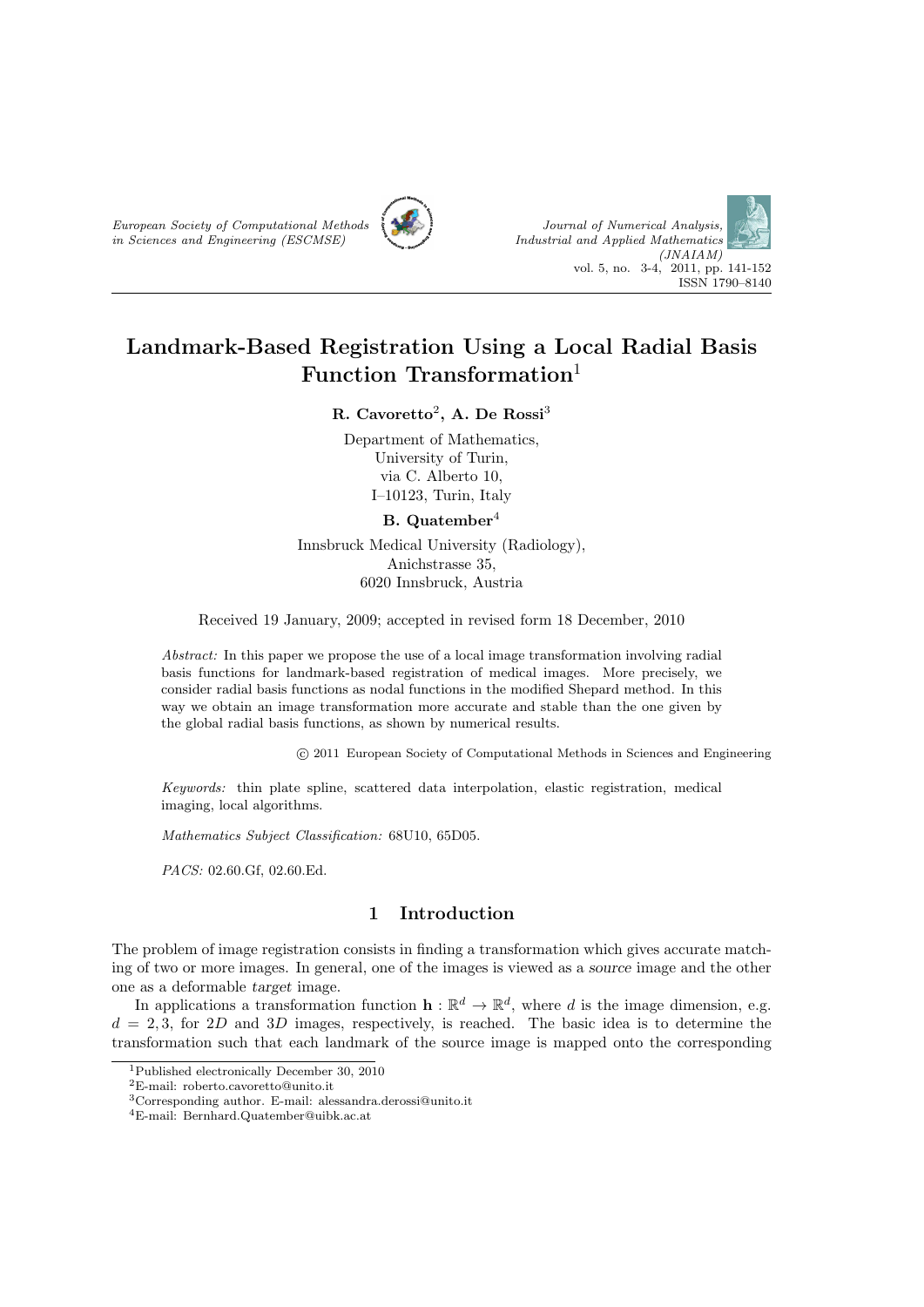landmark of the target image (see [15, 17, 18, 20, 21]). This problem can be formulated in the context of multidimensional interpolation on scattered data, and solved using the *radial basis function* (RBF) method (see [7, 11, 23] for an exhaustive presentation of the method). Among the several proposed methods, RBF is the most suitable when the number of points to be interpolated is small (as is typically the case with manually placed landmarks). The use of RBF transformations for point–based image registration, and in particular of the thin plate spline (TPS), was first proposed by Bookstein [6], and it is still common (see the recent paper [19] and the software package MIPAV [16]). The thin plate spline yields minimal bending energy properties, so that the result is an overall smooth deformation. On the other hand, RBFs have a global support when used to obtain a global transformation. Therefore, a single landmark pair change influences the whole registration result, while if deformations are rather local a limited influence to some image parts is desired. Some methods were presented to circumvent this disadvantage, as, for instance, the use of radial basis functions with compact support [12], the weakening of the interpolation conditions [10], the introduction of a new class of elastic body splines [13], and the employment of the Lobachevsky splines [3]. However, it is well known in the literature that radial basis functions with compact support are less accurate than radial basis functions with global support, while considering approximation instead of interpolation, in particular when the number of points is small, does not always assure good results (see for instance [11]). On the other hand the class of elastic body splines is, as far as we know, under investigation, since the optimal choice of the parameter involved in the scheme requires further mathematical and experimental analysis (see [13], p. 274).

In this paper we propose the employment of a modified Shepard method, which uses radial basis functions as nodal functions (a first sketch of the technique was presented in [8]); this modification gives rise to a local interpolation method. Shepard method is one of the most commonly used techniques for scattered data interpolation, also known in literature as *Inverse Distance Weighted* or *Cardinal Radial Basis* interpolation methods (see, for instance, [2, 4, 23] and references therein). The local scheme is well known in approximation theory (see, for example, [4, 14]), but, as far as we know, never used in the image registration context. Moreover, this approach can be applied for the registration of 2*D* and 3*D* tomographic images (MR, CT).

The paper is organized as follows. In section 2 some preliminary definitions and the mathematical formulation of the landmark-based registration problem are given. We briefly recall radial basis function transformations in section 3, and in section 4 thin plate spline transformations. Section 5 is devoted to formulate the local radial basis function transformation technique, giving the corresponding transformation algorithm in section 6. Finally, section 7 contains some numerical results obtained for some test cases, and section 8 the concluding remarks and future work.

## **2 Landmark-Based Registration Problem**

Let  $S = {\mathbf{x}_i^S, i = 1, ..., n}$  and  $T = {\mathbf{x}_i^T, i = 1, ..., n}$  be two sets each containing *n* pointlandmarks in the source image and in the target image, respectively. The registration problem reads as follows.

**Problem 1.** Find a continuous transformation  $h : \mathbb{R}^d \to \mathbb{R}^d$  within a suitable Hilbert space  $\mathcal{H}$ of admissible functions, such that

$$
\mathbf{h}(\mathbf{x}_i^S) = \mathbf{x}_i^T, \qquad i = 1, \dots, n. \tag{1}
$$

Each coordinate of the transformation function is often calculated separately, i.e. the interpolation problem  $h_k : \mathbb{R}^d \to \mathbb{R}$  is solved for each coordinate  $k = 1, \ldots, d$ , with the corresponding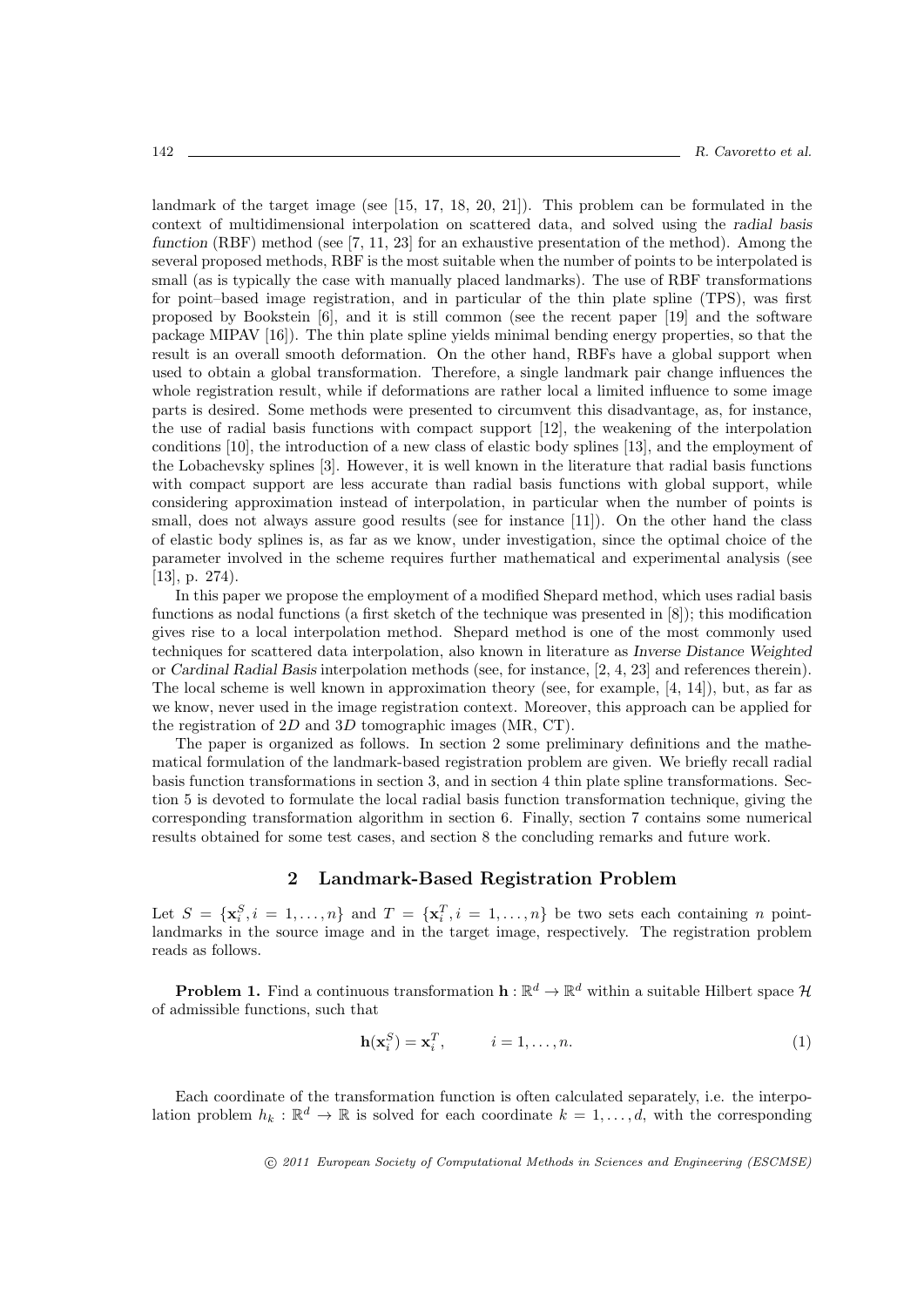conditions  $h_k(\mathbf{x}_i^S) = \mathbf{x}_{i,k}^T, i = 1, \ldots, n$ .

We give also some preliminary definitions, following [15].

**Definition 1.** An image transformation is called *rigid* when only translations and rotations are allowed. If the transformation maps parallel lines onto parallel lines, it is called *affine*. If it maps lines onto lines, it is called *projective*. Finally, if it maps lines onto curves, it is called *elastic*.

**Definition 2.** An image transfomation is called *global* if it applies to the entire image, and *local* if each subsection of the image has its own transformation defined.

In this paper we will consider a local transformation method for elastic image registration.

#### **3 Radial Basis Function Transformations**

Applying a radial basis function approach, the general coordinate of the transformation function  $h_k(\mathbf{x})$ ,  $k = 1, \ldots d$ , (in the following, we write for simplicity  $h(\mathbf{x})$  instead of  $h_k(\mathbf{x})$ ) is assumed to have the form

$$
h(\mathbf{x}) = \varphi(\mathbf{x}) + p(\mathbf{x}),\tag{2}
$$

where  $\varphi$  is a radial basis function spanning an *n*-dimensional space of functions depending only on the source landmarks  $\mathbf{x}_i^S$ , and  $p \in \mathcal{P}_{m-1}^d \equiv \mathcal{P}_{m-1}(\mathbb{R}^d)$ , i.e. *p* is a sum of polynomials up to degree  $m-1$ . The space  $\mathcal{P}_{m-1}^d = \text{span}\{\pi_k\}_{k=1}^M$  has dimension  $M = (d+m-1)!/(d!(m-1)!)$ , which must be lower than *n*. This condition determines the minimum number of landmarks. We can rewrite (2) in the extended form

$$
h(\mathbf{x}) = \sum_{i=1}^{n} c_i \Phi(||\mathbf{x} - \mathbf{x}_i^S||) + \sum_{j=1}^{M} a_j \pi_j(\mathbf{x}),
$$
\n(3)

where  $||\mathbf{x}-\mathbf{x}_i^S||=||\mathbf{r}||$  is the Euclidean distance from  $\mathbf{x}$  to  $\mathbf{x}_i^S$ ,  $\Phi(r) = \Phi(||\mathbf{r}||)$ , a function depending only on the distance, and  $c_i$  and  $a_j$  are coefficients.

To compute the coefficients  $\mathbf{a} = (a_1, \ldots, a_M)^T$  and  $\mathbf{c} = (c_1, \ldots, c_n)^T$  in (3), the following system of linear equations needs to be solved:

$$
\begin{array}{rcl}\n\mathbf{Kc} + \mathbf{Pa} & = & \mathbf{v} \\
\mathbf{P}^T \mathbf{c} & = & \mathbf{0},\n\end{array} \tag{4}
$$

where  $\mathbf{K} = \{ \Phi(||\mathbf{x}_j^S - \mathbf{x}_i^S||) \}$  is a  $n \times n$  matrix,  $\mathbf{P} = \{\pi_j(\mathbf{x}_i^S)\}\$ is a  $n \times M$  matrix, and v denotes the column vector of the *k*-th coordinate of the target points  $\mathbf{x}_i^T$ . It is obtained by requiring that *h* satisfies the interpolation conditions and the side conditions  $\sum_{i=1}^{n} c_i \pi_j(\mathbf{x}_i^S) = 0$ , for  $j = 1, ..., M$ . The equation  $\mathbf{P}^T \mathbf{c} = \mathbf{0}$  represents the boundary conditions.

The most popular choices for  $\Phi$  are given in Table 1.

Among them, thin plate spline, Gaussians and multiquadrics are very suitable for image registration. To solve for the coefficients  $a_j$  and  $c_i$  in (4) for all possible sets of landmarks, it is required that the linear system be non-singular. The polynomial part of *h* is necessary to guarantee the non-singularity when Φ is the thin plate spline or the multiquadric. The matrix of the linear system is in general dense, since the functions do not have compact support, and are ill-conditioned. This happens also in image registration applications, even if the RBF transformations work only on a relatively small number of points to be interpolated.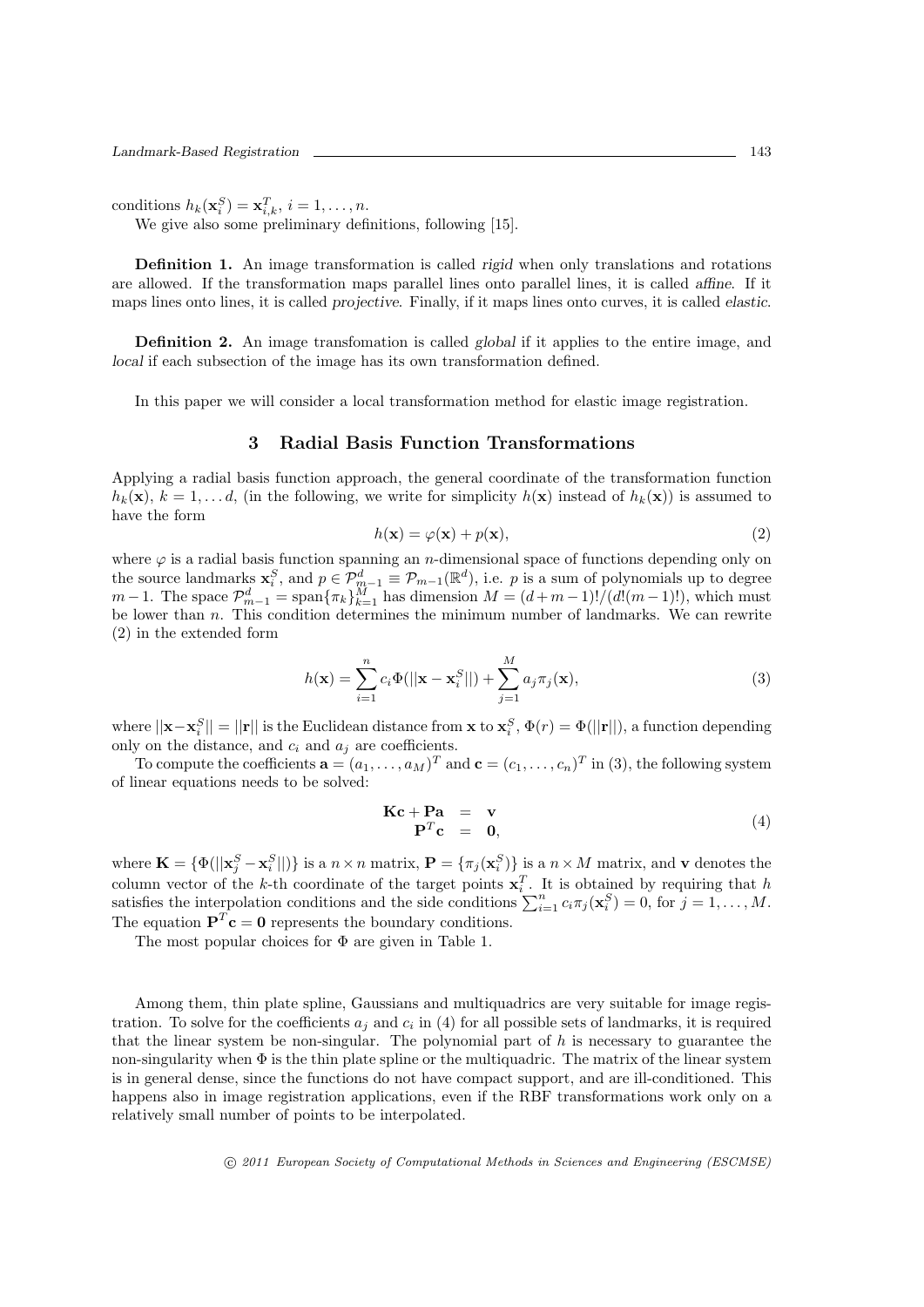|  | Radial Basis Function | Expression                                |
|--|-----------------------|-------------------------------------------|
|  | Linear                |                                           |
|  | Gaussians             | $e^{-\beta r^2}, \ \beta > 0$             |
|  | Thin plate spline     | $r^{2m-d}\log r$ , $2m-d \in 2\mathbb{N}$ |
|  | Multiquadrics         | $\sqrt{(r^2+\gamma^2)^{1/2}}, \gamma > 0$ |
|  | Inverse Multiquadrics | $(r^2+\gamma^2)^{-1/2}, \ \gamma>0$       |

Table 1: Radial basis functions  $\Phi(r)$ .

# **4 Thin Plate Spline Transformations**

The thin plate spline interpolation problem consists in finding a continuous transformation **h** :  $\mathbb{R}^d \to \mathbb{R}^d$  within a suitable Hilbert space  $\mathcal H$  of admissible functions, which minimizes a given functional  $J: \mathcal{H} \to \mathbb{R}$  and satisfies the interpolation conditions (1).

The minimizing functional represents the bending energy of a thin plate separately for each component  $h_k$ ,  $k = 1, \ldots, d$ , of the transformation **h**. Thus, the functional  $J(\mathbf{h})$  can be separated into a sum of similar functionals that only depend on one component  $h_k$  of  $h$ , and the problem of finding **h** can be decomposed into *d* problems.

In the case of *d*-dimensional images and for an arbitrary order *m* of derivatives in the functional we have

$$
J_m^d(\mathbf{h}) = \sum_{k=1}^d J_m^d(h_k),
$$

where the single functionals read as

$$
J_m^d(h) = \sum_{\alpha_1 + \dots + \alpha_d = m} \frac{m!}{\alpha_1! \cdots \alpha_d!} \int_{\mathbb{R}^d} \left( \frac{\partial^m h}{\partial x_1^{\alpha_1} \cdots \partial x_d^{\alpha_d}} \right)^2 d\mathbf{x}
$$
 (5)

with  $\alpha_k$  being positive integers. The functional is invariant under affine transformations like scaling, rotation and translation. This property makes it particularly suitable to provide a quantitative measure of deformations.

The solution of minimizing the functional (5) can be written in the analytic form (3). In particular, if we take the space of functions on  $\mathbb{R}^d$  for which all partial derivatives of total order *m* are square integrable (i.e. are in  $L_2(\mathbb{R}^d)$ ) as Sobolev space, we obtain the kernel

$$
\Phi(||\mathbf{x} - \mathbf{x}_i^S||) = \begin{cases} \|\boldsymbol{\theta}_{m,d}\| \|\mathbf{x} - \mathbf{x}_i^S\|^{2m-d} \ln ||\mathbf{x} - \mathbf{x}_i^S|| \,, & 2m - d \in 2\mathbb{N}, \\ \|\boldsymbol{\theta}_{m,d}\| \|\mathbf{x} - \mathbf{x}_i^S\|^{2m-d} \,, & \text{otherwise}, \end{cases}
$$

with  $\theta_{m,d}$  as defined in [22].

#### **5 Local Radial Basis Function Transformations**

In this section we describe a local transformation method for landmark–based registration. It consists of a local Shepard method, also known as *modified Shepard method* in the multivariate interpolation context (see e.g. [4, 14]). The approach we propose exploits the characteristic of the classical Shepard formula combined with local RBF interpolants and localizing functions. This special transformation scheme is a flexible and powerful mathematical tool for scattered data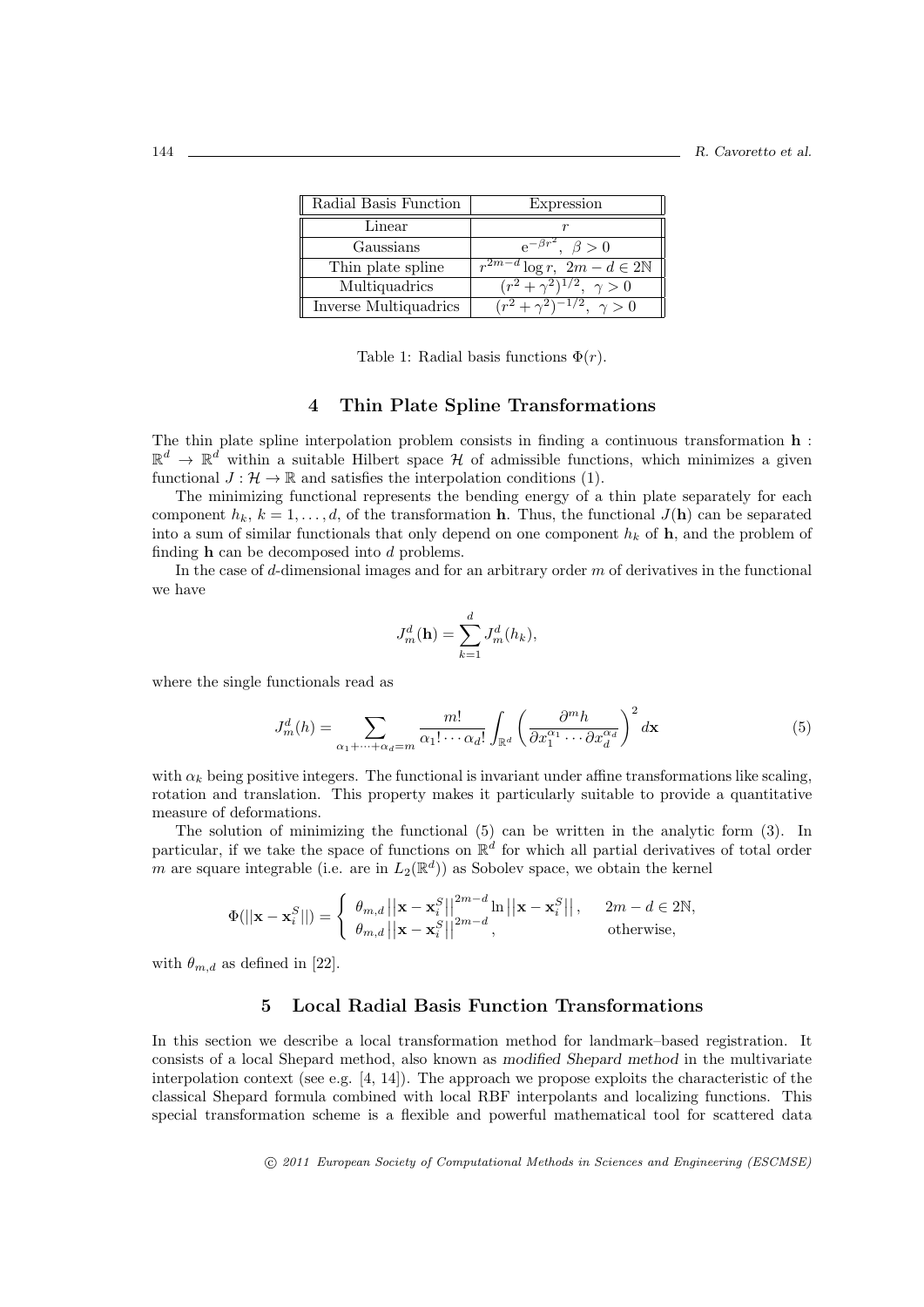interpolation and allows to overcome some drawbacks due to the classical Shepard formula and RBF method, such as inaccuracy, unstability and global support.

Let us consider the following definition of the modified Shepard method formulated in the context of image registration.

**Definition 3.** Given a set of source landmark points  $S = {\mathbf{x}_i^S, i = 1, ..., n}$ , arbitrarily *Definition* **3.** Given a set of source landmark points  $S = \{x_i, i = 1, ..., n_f\}$ , at but any distributed in a domain  $D \subset \mathbb{R}^d$ , with associated the corresponding set of target landmark points  $T = {\mathbf{x}_i^T, i = 1, ..., n}$  in *D*, a *modified Shepard transformation*  $\mathbf{H} : \mathbb{R}^d \to \mathbb{R}^d$  is such that each component takes the form

$$
H_k(\mathbf{x}) = \sum_{j=1}^n Q_j^k(\mathbf{x}) \overline{W}_j^k(\mathbf{x}), \quad k = 1, \dots, d,
$$

where the nodal functions  $Q_j^k(\mathbf{x}), j = 1, \ldots, n$ , are local approximants in  $\mathbf{x}_j^S$  relative to the subset

$$
\mathcal{N}_j = \{ \mathbf{x}_i^S \in S, \ i \in I_j \},
$$

 $I_j$  being the set of indices of  $n_Q$  neighbours of  $\mathbf{x}_j^S$ , and  $\bar{W}_j^k(\mathbf{x}), j = 1, \ldots, n$ , are the weight functions defined as follows

$$
\bar{W}_j^k(\mathbf{x}) = \frac{W_j^k(\mathbf{x})}{\sum_{u=1}^n W_u^k(\mathbf{x})}, \quad j = 1, \dots, n,
$$

with

$$
W_j^k(\mathbf{x}) = \tau_j(||\mathbf{x} - \mathbf{x}_j^S||)/\alpha(||\mathbf{x} - \mathbf{x}_j^S||),
$$

 $\tau_j(||\mathbf{x} - \mathbf{x}_j^S||)$  being a nonnegative real localizing function with compact support, called the *step* function, and  $\alpha$  the radial basis function  $\alpha(||\mathbf{x} - \mathbf{x}_j^S||) = ||\mathbf{x} - \mathbf{x}_j^S||^2$ , where  $|| \cdot ||$  is the Euclidean distance. Note that the transformation **H** (or, equivalently, each component  $H_k$ ,  $k = 1, \ldots, d$ ) is evaluated at **x** considering only a certain number of landmarks closest to **x**. We denote by  $n_W$  this number of landmarks.

In the bivariate case, denoting by  $(u, v)$  a general point in  $\mathbb{R}^2$ , the simplest case of the step function is

$$
\tau(||(u, v) - (u_i, v_i)||) = \begin{cases} 1 & (u_i, v_i) \in [u - \delta, u + \delta] \times [v - \epsilon, v + \epsilon], \\ 0 & \text{otherwise}, \end{cases}
$$

depending on values of  $\delta$  and  $\epsilon$ , with  $\delta$ ,  $\epsilon > 0$ . In general, it identifies a local rectangular (square, if  $\delta = \epsilon$ ) neighborhood, but other possible choices are admissible or even better.

The influence of the approximant  $Q_j^k$  is then limited by a weight function which decreases with the inverse of the distance from  $\mathbf{x}_{j}^{S}$ . A suitable choice for the local approximants  $Q_{j}^{k}$  is given by radial basis functions.

#### **6 Local Radial Basis Function Transformation Algorithm**

The transformation algorithm can be briefly described as follows:

For each evaluation point  $\mathbf{v} \in \mathcal{V}$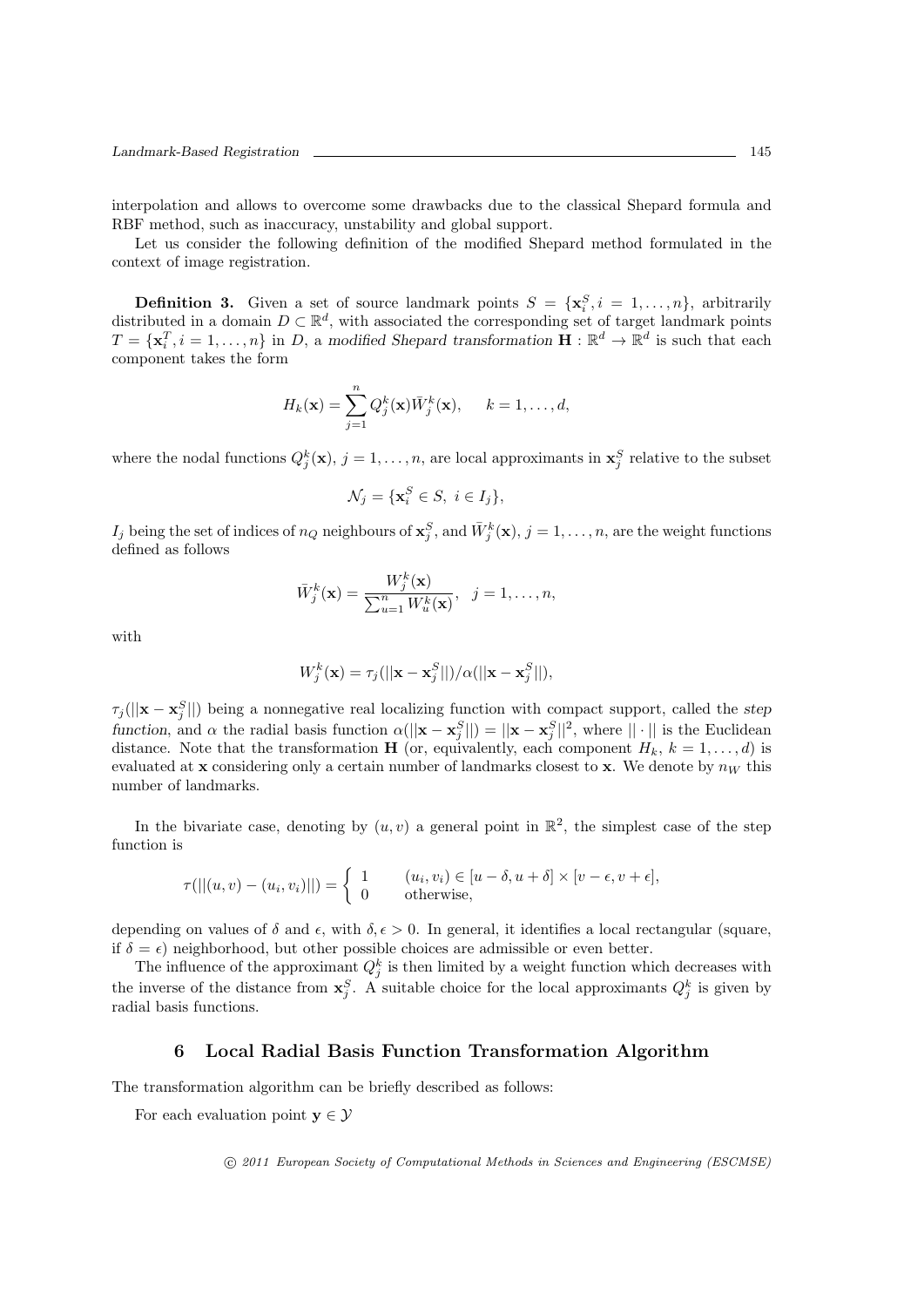Step 1. Construct a local neighborhood, whose size depends on the sample dimension *n* in the domain *D*.

Step 2. Search and order all the data points belonging to a neighborhood by a distance-based sorting procedure.

Step 3. Reduce the number of data points to be interpolated to  $n_W$ , for each neighborhood.

Step 4. Find a RBF interpolant, computed using  $n_Q$  points, taking into account only the closest points  $n_W$  to **y**.

Step 5. Evaluate  $H(y)$  by applying the modified Shepard formula.

The choice of the local (square) neighborhood size is carried out automatically in relation to the sample dimension *n*. Supposing to have a uniform distribution of points throughout the domain *D*, each local neighborhood contains a prefixed number of points. The condition is satisfied, taking into account the sample dimension *n*; this allows us to introduce a rule, which connects the half-size *δ* of a square neighborhood and the dimension *n*, i.e.  $\delta = w/\sqrt{n}$ , where *w* is a suitably chosen real number. Note that the value of *w* expresses the density of points that are contained in each neighborhood.

## **7 Numerical Results**

In this section we show the applicability of the local transformation algorithm, referring to examples in [12] and [13] which concern the registration of elastic images. With regard to rigid or affine registration techniques in which we have rigid objects embedded in elastic material changing their position or form, the approach we propose can cope with local differences between corresponding images. In general, these differences are caused by the physical deformation of human tissue due to surgeries or pathological processes such as tumor growth or tumor resection.

#### **7.1 Test Case 1**

These examples simulate typical medical cases, where image portions shift and either shrink or grow. The grids are transformed using 32 landmarks and, in the case of square shift, also 4 quasi– landmarks to prevent an overall shift. The source and target image landmarks, both shown in the left images in Fig. 1 and Fig. 2, are marked by a circle (*◦*) and a star (*⋆*), respectively. In these cases we obtain better results using Gaussian interpolants. The center images show the registration results using Gaussian with  $\beta = 1$ . The right images are obtained employing the local transformation algorithm with  $n_Q = n_W = 10$ , for the modified Shepard method, and  $\beta = 1$  for the Gaussian.

#### **7.2 Test Case 2**

In the following, we consider two simple models for the expansion and the resection of a tumor in surrounding elastic brain tissue (see Fig. 3). In our models the outer circle corresponds to the skull bone, which is assumed to be rigid. The inner circle represents the boundary of the tumor, whereas the space between the inner and the outer circle is assumed to be filled with elastic material, which corresponds to brain tissue.

In these experiments we compare the registration results obtained by using the local Shepard method with TPSs as nodal functions, and the global TPS method.

The grids are transformed using 20 equidistant landmarks placed on the inner circle and, to prevent an overall shift, also 40 quasi–landmarks, i.e. landmarks at invariant positions, at the outer circle in the source and target images. These point–landmarks, both shown in the left images in Fig. 4 and Fig. 5, are marked by a circle (*◦*) and a star (*⋆*), respectively. The center images show the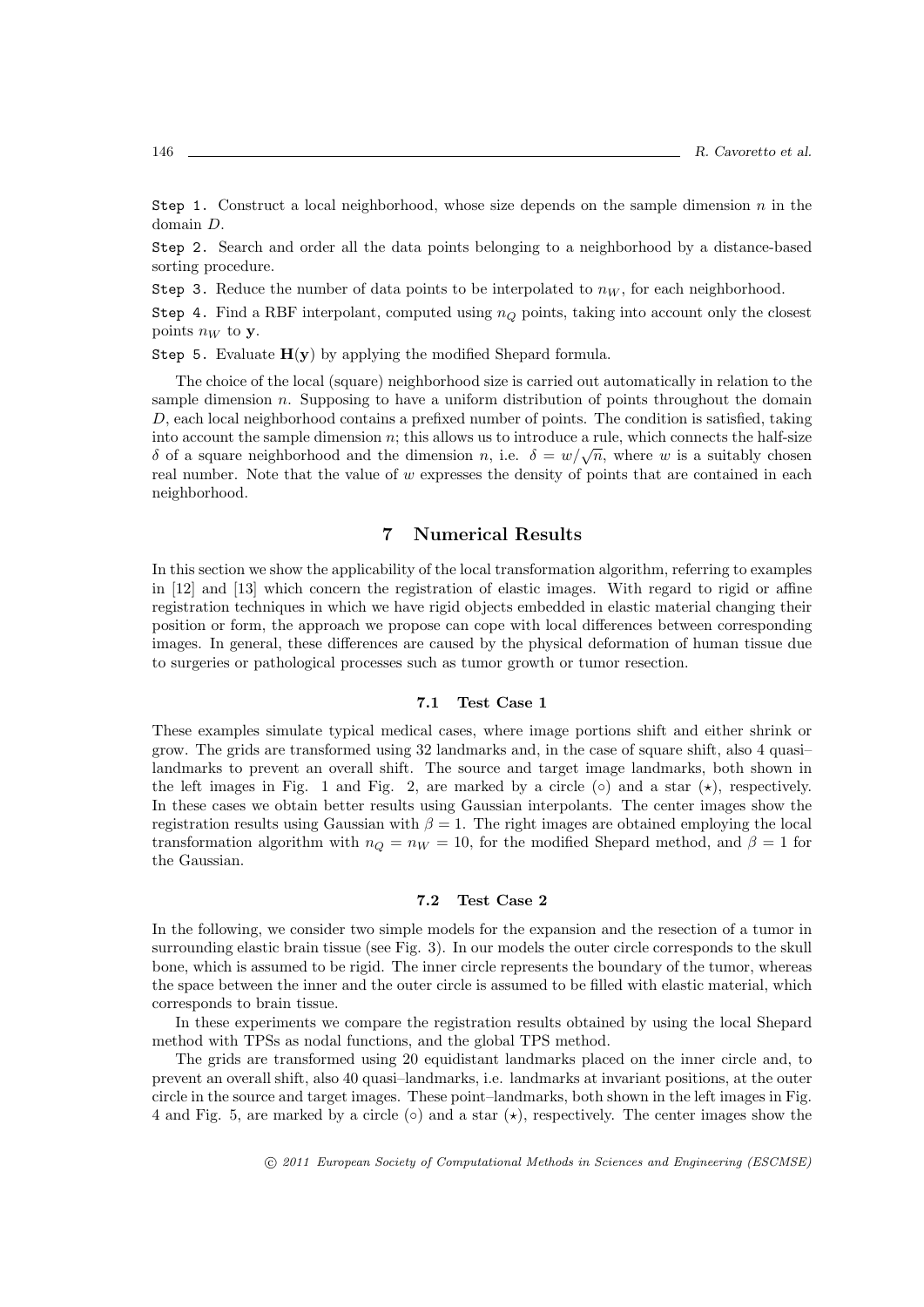

Figure 1: Shift of a square: 32 source and target landmarks and 4 quasi–landmarks (left), registration results using Gaussian (center) and local Gaussian–Shepard method (right).



Figure 2: Scaling of a square: 32 source and target landmarks (left), registration results using Gaussian (center) and local Gaussian–Shepard method (right).

registration results using TPS. The right images are obtained employing the local transformation algorithm, that is, the modified Shepard method.

Quantitative graphics for the accuracy of the registration results are shown in Fig. 6 and Fig. 7. Here, we present the maximum absolute errors (MAEs) and the root mean squares errors (RMSEs), obtained by applying the local Shepard method, varying the parameters  $n_Q$  and  $n_W$ . These errors are found computing the distances between the displacements of grid points  $y \in \mathcal{Y}$ and the values of the modified Shepard formula  $H(y)$ . They assume the following form

$$
\mathrm{MAE} = \max_{\mathbf{y} \in \mathcal{Y}} \left\| \mathbf{y} - \mathbf{H}(\mathbf{y}) \right\|,
$$

RMSE = 
$$
\sqrt{\frac{\sum_{\mathbf{y} \in \mathcal{Y}} ||\mathbf{y} - \mathbf{H}(\mathbf{y})||^2}{\sum_{\mathbf{y} \in \mathcal{Y}} 1}},
$$

where *∥·∥* is the Euclidean norm.

Thus, exploiting the analysis of errors in Fig. 6 and Fig. 7, we can take "optimal" values for  $n_Q$  and  $n_W$  and compare the registration results, obtained by applying global and local RBF approaches. Their comparison points out the goodness and the effectiveness of our local method.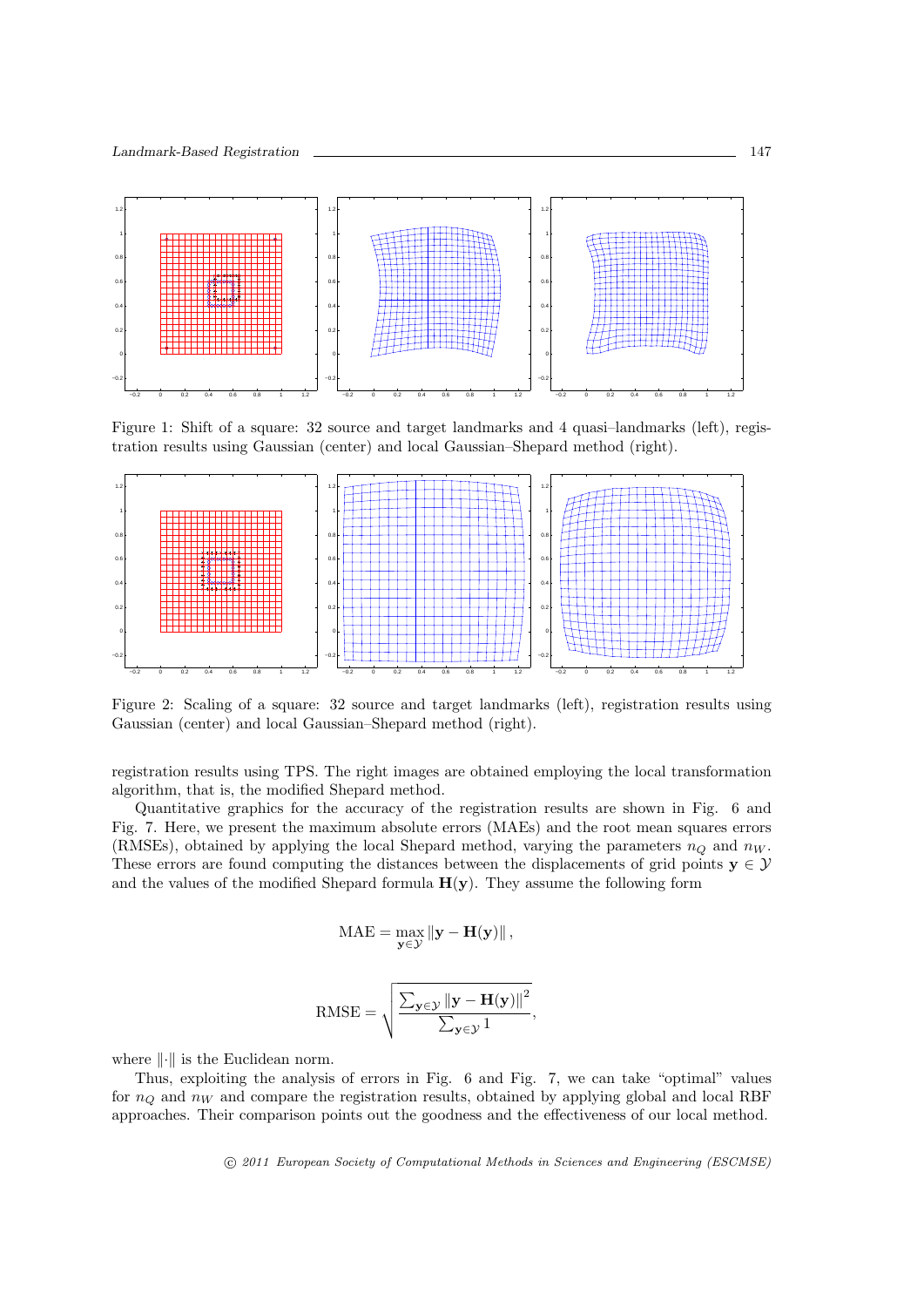

Figure 3: Models of an expanding tumor (left) and a tumor resection (right).

In the tumor expansion model, considering  $n_Q = 3$  and  $n_W = 6$  for the modified Shepard method, we have a MAE =  $1.2936E - 1$  and a RMSE =  $5.1378E - 2$ , whereas the global method produces a MAE = 1.2485E *−* 1 and a RMSE = 6.2301E *−* 2. Conversely, in the tumor resection model the local method (with  $n_Q = 6$  and  $n_W = 9$ ) yields a MAE = 1.0159E − 1 and a RMSE = 4.3550E *−* 2, while the global one gives a MAE = 1.7681E *−* 1 and a RMSE = 7.9885E *−* 2.

#### **8 Concluding Remarks and Future Work**

We presented a local transformation method and the relative algorithm for landmark-based registration of medical images. It is based on a local interpolation method, which is a mathematical tool well known in approximation theory but, as far as we know, never used in this context.

Numerical results show its efficiency in some test cases: root mean square and maximum absolute errors are comparable and often better than those obtained with the global approach. Moreover, in the transformed images the deformations are limited. The registration results we obtained point out that the local transformation technique compares well with the global one, and in some cases it is superior. In particular, the former is preferable when the number of landmarks is large, since its main features are the locality and the stability. The drawback of this technique is the need of a manual determination of the local parameters  $n_Q$  and  $n_W$ . An automatic choice would be desirable and is currently under investigation. However an appropriate selection of the optimal values for the localization parameters  $n_Q$  and  $n_W$ , justified by extensive experimental tests, should be made taking  $n_Q = 10$ ,  $n_W = 10$ , when the landmarks are situated in a small portion of the image, and in the ranges  $n_Q = 3 \div 6$ ,  $n_W = 6 \div 9$ , when the landmarks are on a large portion of the image.

Furthermore, we are also performing numerical experiments concerning the registration of 2D tomographic images.

#### **Acknowledgment**

The authors thank the anonymous referees for their helpful and constructive comments.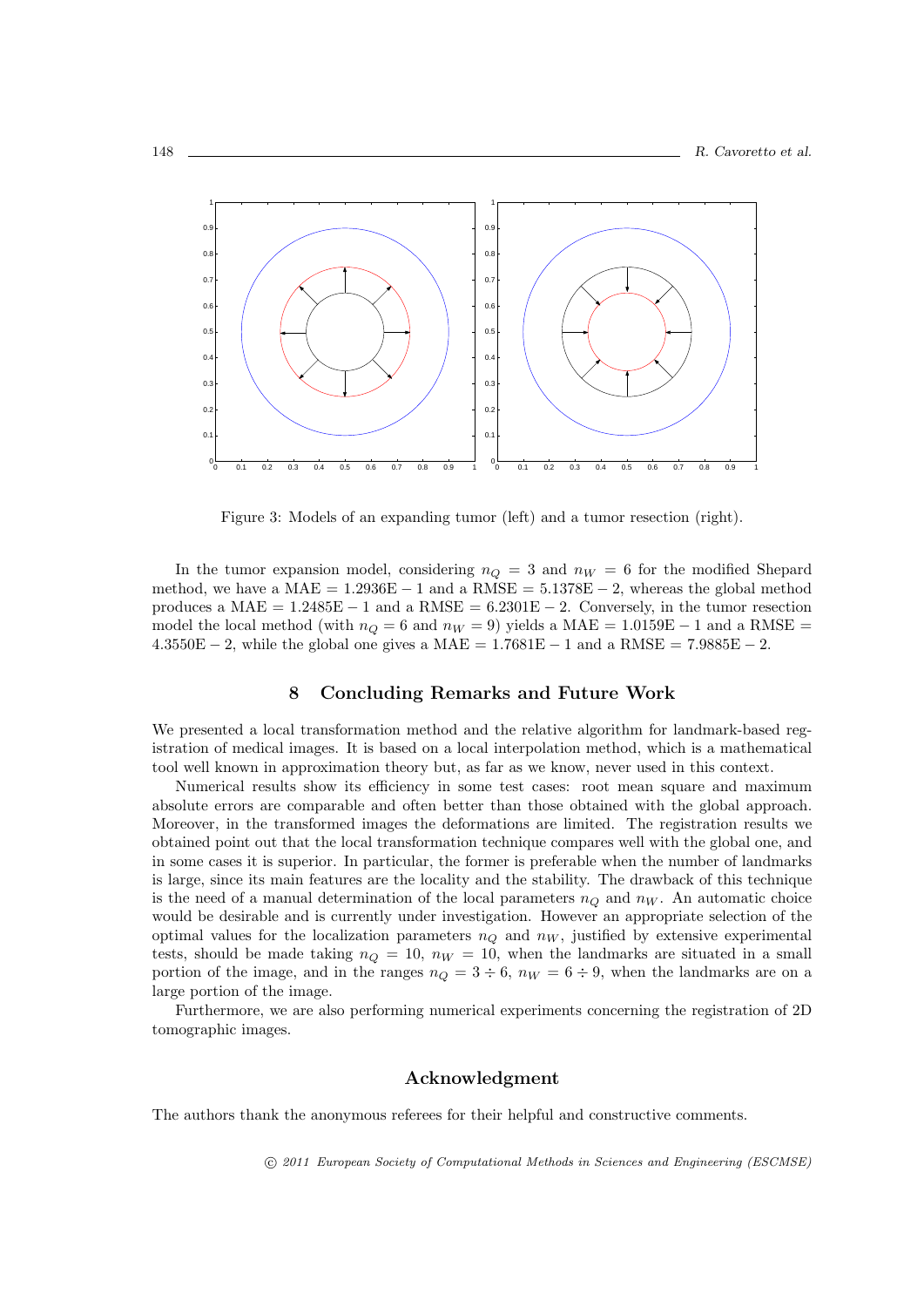

Figure 4: Expansion of a tumor: 20 source and target landmarks and 40 quasi–landmarks (left), registration results obtained by using global TPS (center) and local TPS–Shepard method with  $n_Q = 6$  and  $n_W = 9$  (right).



Figure 5: Resection of a tumor: 20 source and target landmarks and 40 quasi–landmarks (left), registration results obtained by using global TPS (center) and local TPS–Shepard method with  $n_Q = 3$  and  $n_W = 6$  (right).

The work described in this paper is partially supported by the Austrian GRID project, funded by the Austrian BMBWK (Federal Ministry for Education, Science and Culture) under contract GZ 4003/2-VI/4c/2004./. The first two authors gratefully acknowledge the support of Department of Mathematics, University of Turin, project "Modelli Matematici Avanzati per le Applicazioni e il Calcolo Scientifico – 2005".

#### **References**

- [1] H. Akkari, I. Bhouri, P. Dubois, and M.H. Bedoui, On the relations between 2D and 3D fractal dimensions: theoretical approach and clinical application in bone imaging, *Math. Model. Nat. Phenom.* **3** (2008), 48–75.
- [2] G. Allasia, Cardinal basis interpolation on multivariate scattered data, *Nonlinear Anal. Forum* **6** (2001), 1–13.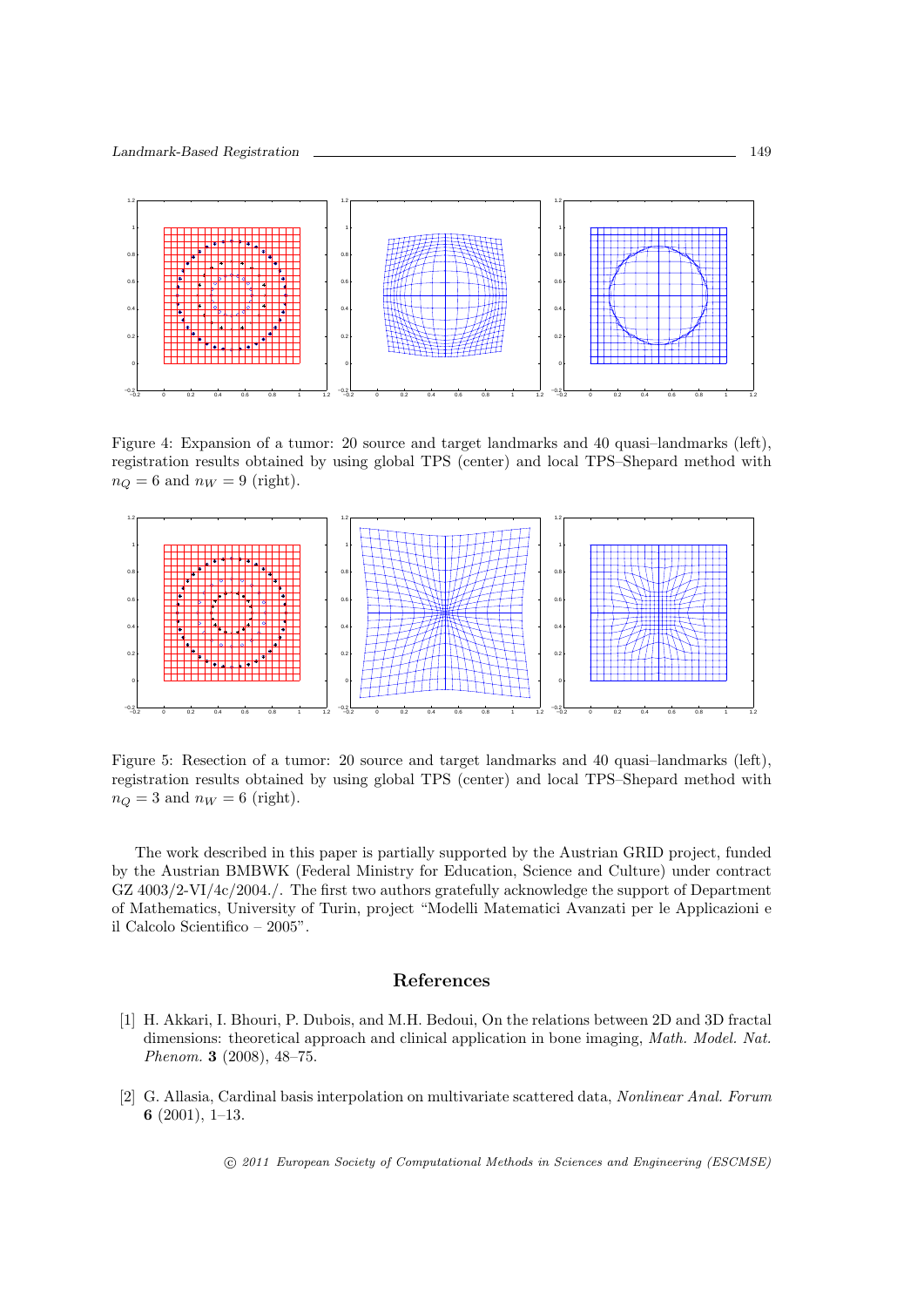

Figure 6: Tumor expansion: MAEs and RMSEs obtained by applying the local Shepard method, varying the parameters  $n_Q$  and  $n_W$ .



Figure 7: Tumor resection: MAEs and RMSEs obtained by applying the local Shepard method, varying the parameters  $n_Q$  and  $n_W$ .

[3] G. Allasia, R. Cavoretto, A. De Rossi, B. Quatember, W. Recheis, M. Mayr, and S. Demertzis, Radial basis functions and splines for landmark-based registration of medical images, in Proceedings of the International Conference on Numerical Analysis and Applied Mathematics 2010 (ICNAAM 10), AIP Conference Proceedings, T.E. Simos, G. Psihoyios, C. Tsitouras (eds.), vol. 1281, Melville, New York, 2010, 716–719.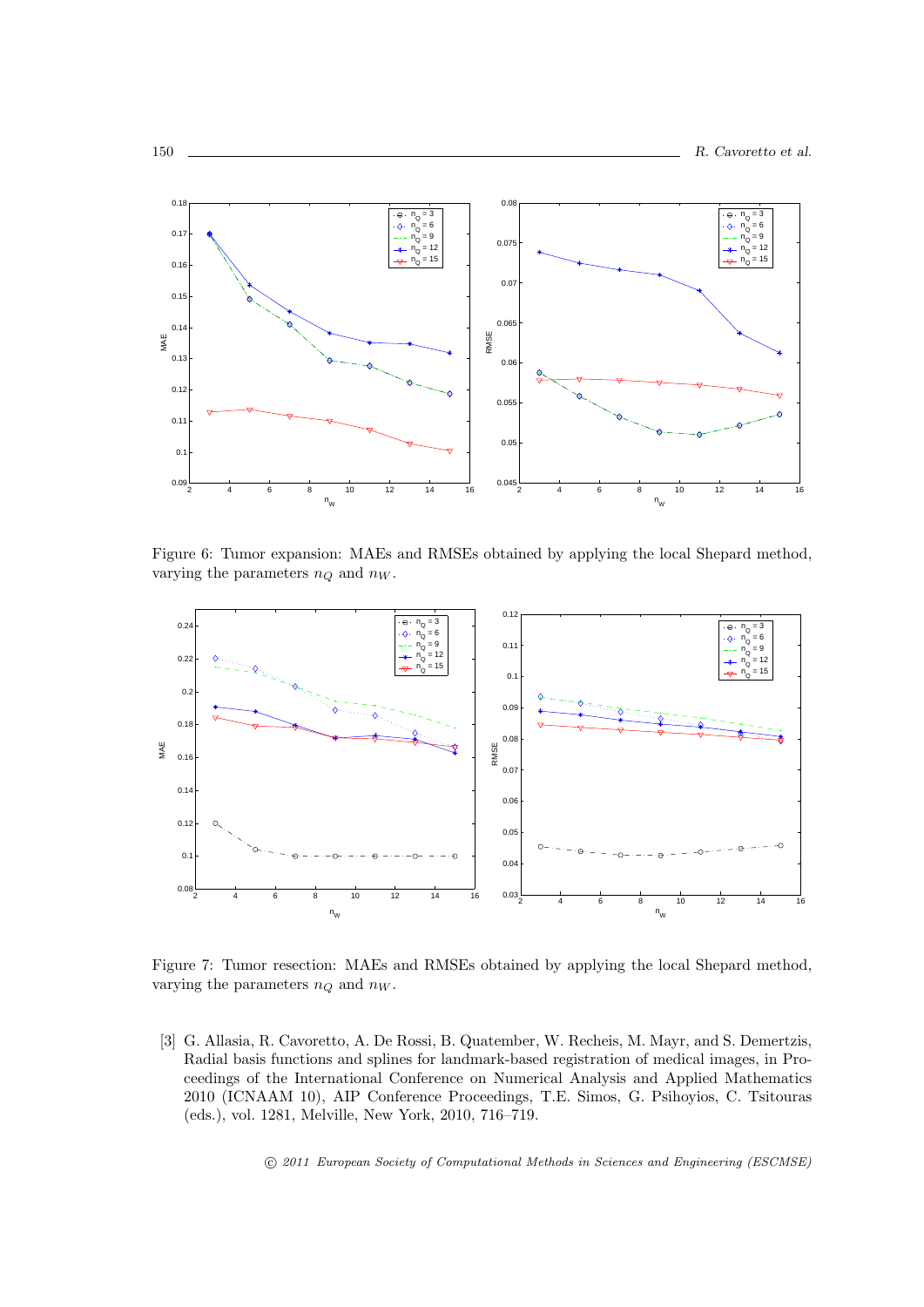- [4] G. Allasia, R. Besenghi, R. Cavoretto, and A. De Rossi, Scattered and track data interpolation using an efficient strip searching procedure, *Appl. Math. Comput.* **217** (2011), 5949–5966.
- [5] A.P. Benson, S.H. Gilbert, P. Li, S.M. Newton, and A.V. Holden, Reconstruction and quantification of diffusion tensor imaging-derived cardiac fibre and sheet structure in ventricular regions used in studies of excitation propagation, *Math. Model. Nat. Phenom.* **3** (2008), 101– 130.
- [6] F. Bookstein, Principal warps: thin-plate splines and the decomposition of deformations, *IEEE Trans. Pattern Anal. Mach. Intell.* **11** (1989), 567–585.
- [7] M.D. Buhmann, *Radial Basis Functions: Theory and Implementations*, Cambridge Monogr. Appl. Comput. Math., vol. 12, Cambridge Univ. Press, Cambridge, 2003.
- [8] R. Cavoretto, and A. De Rossi, A local IDW transformation algorithm for medical image registration, in Proceedings of the International Conference on Numerical Analysis and Applied Mathematics 2008 (ICNAAM 08), AIP Conference Proceedings, T.E. Simos, G. Psihoyios, Ch. Tsitouras (eds.), vol. 1048, Melville, New York, 2008, 970–973.
- [9] M.S. De Craene, B. Macq, F. Marques, P. Salembier, and S.K. Warfield, Unbiased group-wise alignment by iterative central tendency estimations, *Math. Model. Nat. Phenom* **3** (2008), 2–32.
- [10] G. Donato, and S. Belongie, Approximate thin plate spline mappings, Computer Vision-ECCV'2002: 7th European Conference on Computer Vision, Copenhagen, Denmark, May 28-31, 2002, 21–31.
- [11] G.E. Fasshauer, *Meshfree Approximation Methods with MATLAB*, World Scientific Publishers, Singapore, 2007.
- [12] M. Fornefett, K. Rohr, and H.S. Stiehl, Radial basis functions with compact support for elastic registration of medical images, *Image and Vision Computing* **19** (2001), 87–96.
- [13] J. Kohlrausch, K. Rohr, and H.S. Stiehl, A new class of elastic body splines for nonrigid registration of medical images, *J. Math. Imaging Vision* **23** (2005), 253–280.
- [14] D. Lazzaro, and L.B. Montefusco, Radial basis functions for the multivariate interpolation of large scattered data sets, *J. Comput. Appl. Math.* **140** (2002), 521–536.
- [15] J.B.A. Maintz, and M.A. Viergever, A survey of medical image registration, *Medical Image Analysis* **2** (1998), 1–37.
- [16] Medical Image Processing, Analysis and Visualization (MIPAV), http://mipav.cit.nih.gov, software package.
- [17] J. Modersitzki, *Numerical Methods for Image Registration*, Oxford Univ. Press, Oxford, 2004.
- [18] J. Modersitzki, *FAIR: Flexible Algorithms for Image Registration*, Fundamentals of Algorithms 6, SIAM, Philadelphia, PA, 2009.
- [19] B. Quatember, M. Mayr, W. Recheis, S. Demertzis, G. Allasia, A. De Rossi, R. Cavoretto, and E. Venturino, Geometric modelling and motion analysis of the epicardial surface of the heart, *Math. Comput. Simulation* **81** (2010), 608–622.
- [20] K. Rohr, *Landmark-Based Image Analysis, Using Geometric and Intensity Models*, Kluwer Academic Publishers, Norwell, MA, 2001.